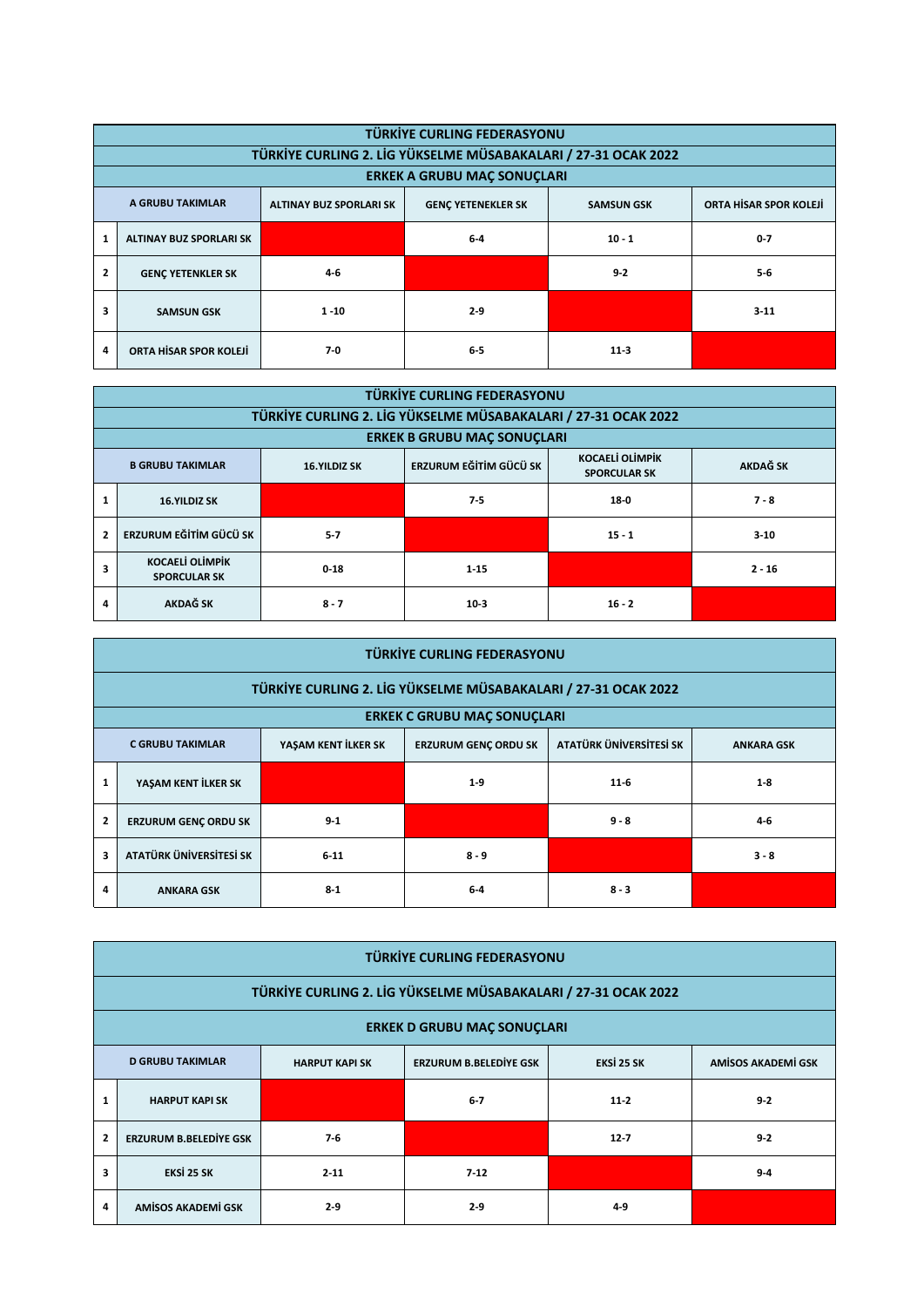|              | <b>TÜRKİYE CURLING FEDERASYONU</b>                             |                            |                                       |          |         |  |  |  |  |  |  |
|--------------|----------------------------------------------------------------|----------------------------|---------------------------------------|----------|---------|--|--|--|--|--|--|
|              | TÜRKİYE CURLING 2. LİG YÜKSELME MÜSABAKALARI / 27-31 OCAK 2022 |                            |                                       |          |         |  |  |  |  |  |  |
|              | <b>KADIN A GRUBU MAÇ SONUÇLARI</b>                             |                            |                                       |          |         |  |  |  |  |  |  |
|              | A GRUBU TAKIMLAR                                               | <b>TEKİRDAĞ CURLİNG SK</b> | <b>ERZURUM GENÇ ORDU</b><br><b>SK</b> |          |         |  |  |  |  |  |  |
| $\mathbf{1}$ | <b>ALTINAY BUZ SPORLARI</b><br><b>SK</b>                       |                            | $0 - 2$                               | $0 - 2$  | $0 - 2$ |  |  |  |  |  |  |
| 2            | <b>KOCAELİ OLİMPİK</b><br><b>SPORCULAR SK</b>                  | $2 - 0$                    |                                       | $3 - 11$ | $8-9$   |  |  |  |  |  |  |
| 3            | <b>TEKİRDAĞ CURLİNG SK</b>                                     | $2 - 0$                    | $11-3$                                |          | $10-8$  |  |  |  |  |  |  |
| 4            | <b>ERZURUM GENC ORDU</b><br><b>SK</b>                          | $2 - 0$                    | $9 - 8$                               | $8 - 10$ |         |  |  |  |  |  |  |

|                                                                                                                                     | <b>TÜRKİYE CURLING FEDERASYONU</b>                             |         |          |          |          |  |  |  |  |  |  |
|-------------------------------------------------------------------------------------------------------------------------------------|----------------------------------------------------------------|---------|----------|----------|----------|--|--|--|--|--|--|
|                                                                                                                                     | TÜRKİYE CURLING 2. LİG YÜKSELME MÜSABAKALARI / 27-31 OCAK 2022 |         |          |          |          |  |  |  |  |  |  |
|                                                                                                                                     | <b>KADIN B GRUBU MAÇ SONUÇLARI</b>                             |         |          |          |          |  |  |  |  |  |  |
| <b>ORTAHISAR SPOR KOLEJI</b><br><b>AKDAĞ SK</b><br><b>B GRUBU TAKIMLAR</b><br><b>SAMSUN GSK</b><br><b>16 YILDIZ SK</b><br><b>SK</b> |                                                                |         |          |          |          |  |  |  |  |  |  |
| 1                                                                                                                                   | <b>16 YILDIZ SK</b>                                            |         | $9 - 2$  | $6 - 7$  | $9 - 8$  |  |  |  |  |  |  |
| $\overline{2}$                                                                                                                      | <b>SAMSUN GSK</b>                                              | $2 - 9$ |          | $4 - 10$ | $4 - 8$  |  |  |  |  |  |  |
| $\overline{\mathbf{3}}$                                                                                                             | <b>ORTAHISAR SPOR KOLEJI</b><br><b>SK</b>                      | $7-6$   | $10 - 4$ |          | $13 - 1$ |  |  |  |  |  |  |
| 4                                                                                                                                   | <b>AKDAĞ SK</b>                                                | $8 - 9$ | $8 - 4$  | $1 - 13$ |          |  |  |  |  |  |  |

|                                                                                                                     | <b>TÜRKİYE CURLING FEDERASYONU</b>                             |          |          |         |          |  |  |  |  |  |
|---------------------------------------------------------------------------------------------------------------------|----------------------------------------------------------------|----------|----------|---------|----------|--|--|--|--|--|
|                                                                                                                     | TÜRKİYE CURLING 2. LİG YÜKSELME MÜSABAKALARI / 27-31 OCAK 2022 |          |          |         |          |  |  |  |  |  |
|                                                                                                                     | <b>KADIN C GRUBU MAÇ SONUÇLARI</b>                             |          |          |         |          |  |  |  |  |  |
| <b>AMÍSOS AKADEMÍ GSK</b><br>C GRUBU TAKIMLAR<br><b>GENÇ YETENEKLER SK</b><br><b>HARPUT SK</b><br><b>ANKARA GSK</b> |                                                                |          |          |         |          |  |  |  |  |  |
| 1                                                                                                                   | <b>HARPUT SK</b>                                               |          | $1 - 10$ | $5-9$   | $0 - 13$ |  |  |  |  |  |
| $\overline{2}$                                                                                                      | <b>GENC YETENEKLER SK</b>                                      | $10 - 1$ |          | $8 - 2$ | $0 - 2$  |  |  |  |  |  |
| 3                                                                                                                   | <b>AMÍSOS AKADEMÍ GSK</b><br>$9 - 5$                           |          | $2 - 8$  |         | $6 - 5$  |  |  |  |  |  |
| 4                                                                                                                   | <b>ANKARA GSK</b>                                              | $13-0$   | $2 - 0$  | $5 - 6$ |          |  |  |  |  |  |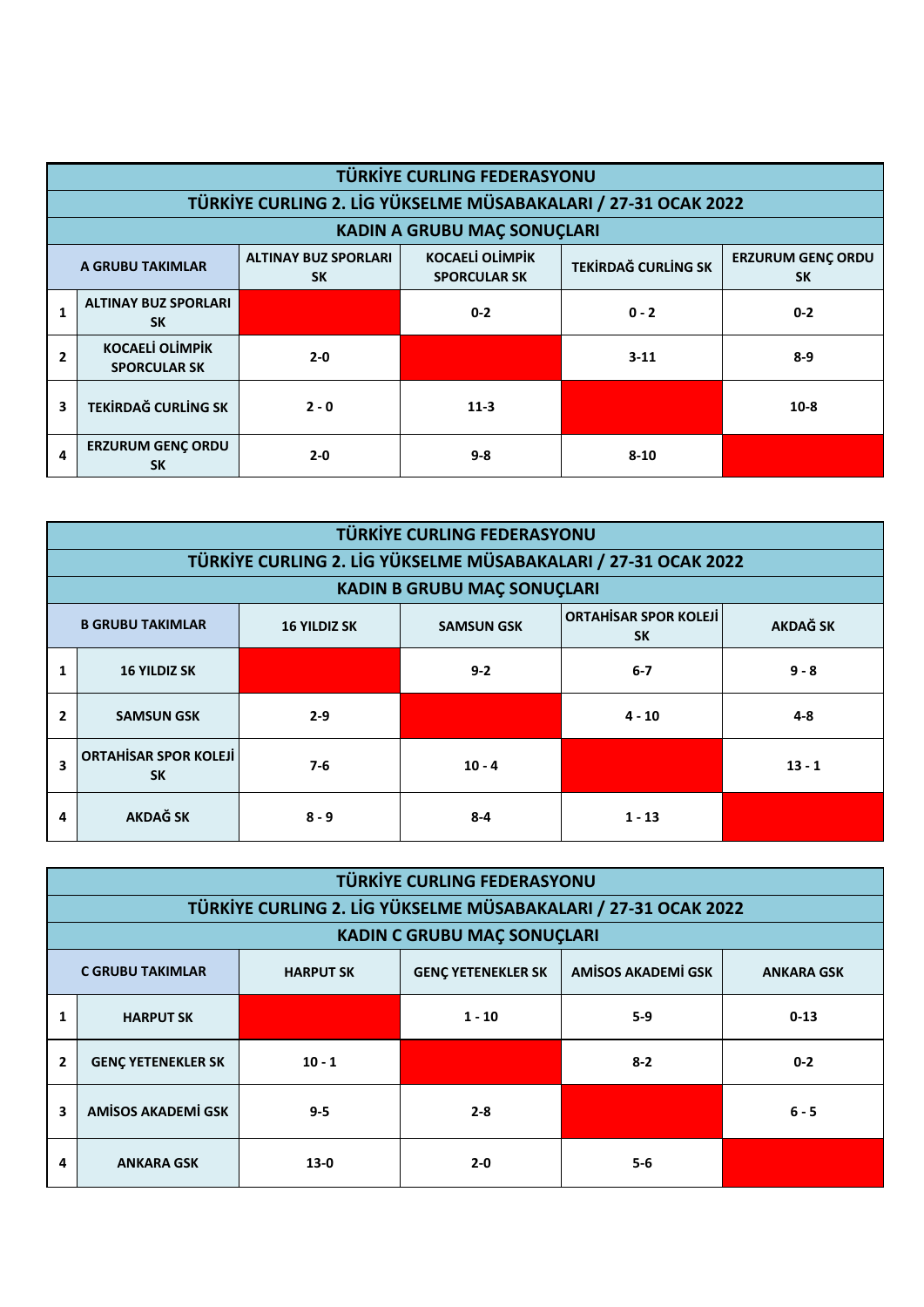|                | TÜRKİYE CURLING FEDERASYONU                                                         |       |                              |       |       |       |       |                 |  |  |
|----------------|-------------------------------------------------------------------------------------|-------|------------------------------|-------|-------|-------|-------|-----------------|--|--|
|                | TÜRKİYE CURLING 2. LİG YÜKSELME MÜSABAKALARI / 27-31 OCAK 2022                      |       |                              |       |       |       |       |                 |  |  |
|                |                                                                                     |       | A GRUBU ERKEK TAKIM CEKICLER |       |       |       |       |                 |  |  |
|                | A GRUBU TAKIMLAR<br>6.ÇEKİÇ<br>2.CEKIC<br>3. ÇEKİÇ<br>4.CEKİC<br>1.ÇEKİÇ<br>5.CEKİC |       |                              |       |       |       |       | <b>ORTALAMA</b> |  |  |
| 1              | <b>ALTINAY BUZ SPORLARI SK</b>                                                      | 48.5  | 199.6                        | 52    | 199.6 | 120,4 | 8,1   | 97,8            |  |  |
| $\overline{2}$ | <b>GENC YETENEKLER SK</b>                                                           | 173   | 173                          | 199.6 | 199.6 | 199,6 | 173,8 | 172,3           |  |  |
| 3              | <b>SAMSUN GSK</b>                                                                   | 40    | 77.4                         | 116.2 | 199.6 | 199.6 | 199.6 | 132,2           |  |  |
| 4              | ORTAHISAR SPOR KOLEJI SK                                                            | 114.1 | 100.1                        | 90.4  | 28,1  | 199.6 | 199.6 | 106,5           |  |  |

|                | <b>TÜRKİYE CURLING FEDERASYONU</b>                                                         |       |       |       |       |       |       |                 |  |  |
|----------------|--------------------------------------------------------------------------------------------|-------|-------|-------|-------|-------|-------|-----------------|--|--|
|                | TÜRKİYE CURLING 2. LİG YÜKSELME MÜSABAKALARI / 27-31 OCAK 2022                             |       |       |       |       |       |       |                 |  |  |
|                | <b>B GRUBU ERKEK TAKIM CEKICLER</b>                                                        |       |       |       |       |       |       |                 |  |  |
|                | <b>B GRUBU TAKIMLAR</b><br>3.CEKİC<br>1.CEKİC<br>2. ÇEKİÇ<br>4.CEKİC<br>5.CEKİC<br>6.ÇEKİÇ |       |       |       |       |       |       | <b>ORTALAMA</b> |  |  |
| 1              | <b>16 YILDIZ SK</b>                                                                        | 58.2  | 13,6  | 199.6 | 199.6 | 127.8 | 87.4  | 108.6           |  |  |
| $\overline{2}$ | ERZURUM EĞİTİM GÜCÜ SK                                                                     | 199.6 | 142.1 | 83.2  | 199.6 | 166.1 | 35    | 136,5           |  |  |
| 3              | KOCAELİ OLİMPİK SPORCULAR SK                                                               | 199.6 | 199.6 | 88    | 199.6 | 199.6 | 199.6 | 180,1           |  |  |
| 4              | AKDAĞ SK                                                                                   | 97.3  | 96.3  | 135.5 | 199.6 | 25,9  | 1     | 71,7            |  |  |

|                | <b>TÜRKİYE CURLING FEDERASYONU</b>                                                        |       |                                     |       |       |       |       |                 |  |  |
|----------------|-------------------------------------------------------------------------------------------|-------|-------------------------------------|-------|-------|-------|-------|-----------------|--|--|
|                | TÜRKİYE CURLING 2. LİG YÜKSELME MÜSABAKALARI / 27-31 OCAK 2022                            |       |                                     |       |       |       |       |                 |  |  |
|                |                                                                                           |       | <b>C GRUBU ERKEK TAKIM CEKICLER</b> |       |       |       |       |                 |  |  |
|                | <b>C GRUBU TAKIMLAR</b><br>2.CEKIC<br>6.ÇEKİÇ<br>1.CEKİC<br>3.CEKIC<br>4.CEKİÇ<br>5.CEKİC |       |                                     |       |       |       |       | <b>ORTALAMA</b> |  |  |
| 1              | YASAMKENT İLKER SK                                                                        | 65    | 199.6                               | 199.6 | 15,1  | 199.6 | 199.6 | 141,4           |  |  |
| $\overline{2}$ | <b>ERZURUM GENC ORDU SK</b>                                                               | 164   | 199.6                               | 199.6 | 199.6 | 199.6 | 50,5  | 168,3           |  |  |
| 3              | ATATÜRK ÜNİVERSİTESİ SK                                                                   | 199.6 | 199.6                               | 199.6 | 199.6 | 199.6 | 60,8  | 174,6           |  |  |
| 4              | <b>ANKARA GSK</b>                                                                         | 182.3 | 199.6                               | 199.6 | 10,3  | 11,4  | 81,8  | 108,4           |  |  |

|                | <b>TÜRKİYE CURLING FEDERASYONU</b>                                                        |       |       |       |       |       |                 |       |  |  |
|----------------|-------------------------------------------------------------------------------------------|-------|-------|-------|-------|-------|-----------------|-------|--|--|
|                | TÜRKİYE CURLING 2. LİG YÜKSELME MÜSABAKALARI / 27-31 OCAK 2022                            |       |       |       |       |       |                 |       |  |  |
|                | <b>D GRUBU ERKEK TAKIM CEKICLER</b>                                                       |       |       |       |       |       |                 |       |  |  |
|                | <b>D GRUBU TAKIMLAR</b><br>2.CEKIC<br>6.ÇEKİÇ<br>1.CEKİC<br>3.CEKIC<br>4.CEKİC<br>5.CEKİC |       |       |       |       |       | <b>ORTALAMA</b> |       |  |  |
| 1              | <b>HARPUT KAPI SK</b>                                                                     | 138.1 | 23,1  | 11    | 176   | 199.6 | 144.5           | 98.54 |  |  |
| $\overline{2}$ | <b>ERZURUM B.BELEDİYE GSK</b>                                                             | 199.6 | 85    | 199.6 | 199.6 | 199.6 | 34,8            | 149,4 |  |  |
| 3              | EKSİ 25 SK                                                                                | 101.4 | 199.6 | 199.6 | 93.5  | 199.6 | 7,3             | 128,8 |  |  |
| 4              | AMÍSOS AKADEMÍ GSK                                                                        | 123.4 | 199.6 | 199.6 | 199.6 | 199.6 | 64,8            | 163,0 |  |  |